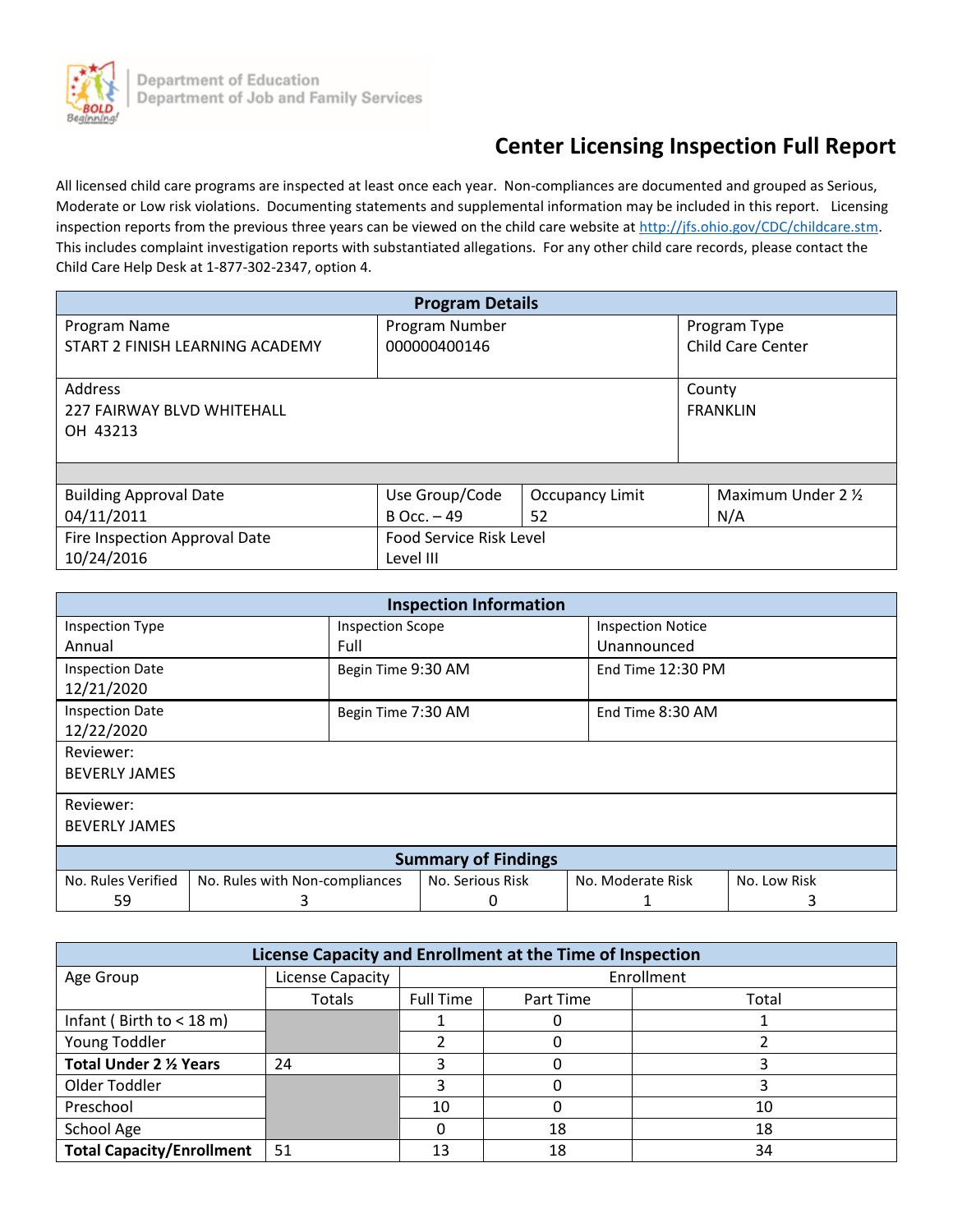

| <b>Staff-Child Ratios at the Time of Inspection</b> |                          |                       |                  |  |
|-----------------------------------------------------|--------------------------|-----------------------|------------------|--|
| Group                                               | Age Group/Range          | <b>Ratio Observed</b> | <b>Comment</b>   |  |
| Infant/Toddler                                      | 12 months to < 18 months | $1$ to $4$            | arrival          |  |
| Infant/Toddler                                      | 12 months to < 18 months | $1$ to $4$            | nap              |  |
| Schoolage                                           | School-Age to < 11 years | $1$ to $6$            | arrival          |  |
| Schoolage                                           | 3 years to $<$ 4 years   | 1 to 10               | nap time. SA and |  |
|                                                     |                          |                       | PS combined      |  |
| Preschool                                           | 3 years to $<$ 4 years   | $1$ to $3$            | arrival          |  |

#### **Summary of Non-Compliances**

*If the program is star rated, the rating may be impacted if a serious or moderate risk non-compliance is cited. Ohio Administrative Code 5101: 2-12- 03 details the process for submitting a request for a review if a program disagrees with a licensing finding. The request for review must be submitted within seven days from the receipt of the licensing report.*

#### **Serious Risk Non-Compliances**

**No Serious Risk Non-Compliances were observed during this inspection**

#### **Moderate Risk Non-Compliances**

#### **Domain: 07 Diapering & Infant Care**

Rule: 5101:2-12-20 Cribs

Code: The program is required to place infants in cribs while sleeping.

Finding: During the inspection, it was determined that the equipment in number(s) 8 below had been used for sleeping infants and did not allow the infant to sleep on a firm mattress:

- 1. Mesh cribs;
- 2. Play pens;
- 3. Bassinets;
- 4. Cots;
- 5. Car seats;
- 6. Infant swing;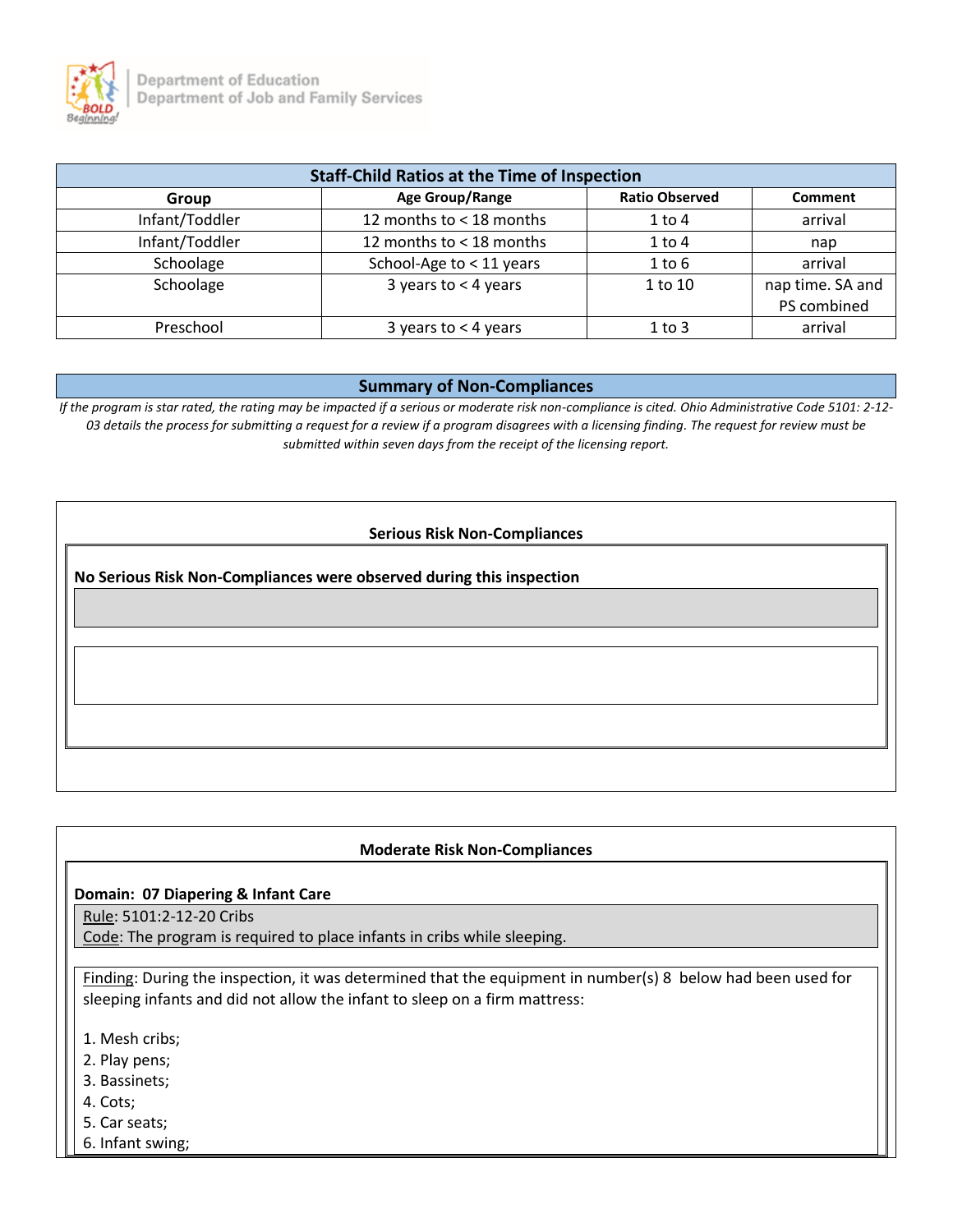

**Department of Education** Department of Job and Family Services

7. The floor; 8. Infant seats;

9. An infant placed in a car seat in a crib; 10. Other [ ].

Infants must be provided with a crib, which meets requirements specified in this rule, for resting and sleeping. Provide staff training. Submit the program's corrective action plan, which includes a statement that staff training was provided, to the Department to verify compliance with the requirements of this rule.

Corrective Action Plan Due: 01/21/2021

## **Low Risk Non-Compliances**

## **Domain: 02 Safe & Sanitary Environment**

Rule: 5101:2-12-12 Safe Environment

Code: The program is required to provide an environment that protects the children in care from any items and conditions that may threaten their health, safety, and well-being.

Finding: Children in care shall be protected from any items and conditions which threaten their health, safety, and well-being. During the inspection, it was determined that at least one area of the program or at least one piece of equipment had chipping or peeling paint. Submit the program's corrective action plan to the Department to verify compliance with the requirements of this rule. (School Age and PS Classroom)

Corrective Action Plan Due: 01/21/2021

## **Domain: 02 Safe & Sanitary Environment**

Rule: 5101:2-12-12 Safe Environment

Code: The program is required to provide an environment that protects the children in care from any items and conditions that may threaten their health, safety, and well-being.

Finding: Children in care shall be protected from any items and conditions which threaten their health, safety, and well-being. During the inspection, it was determined that children were not protected from the following item(s) or condition(s) which may threaten their health, safety, or well-being as noted in number(s) 5 below: 1. Open pull cords that are not closed loop.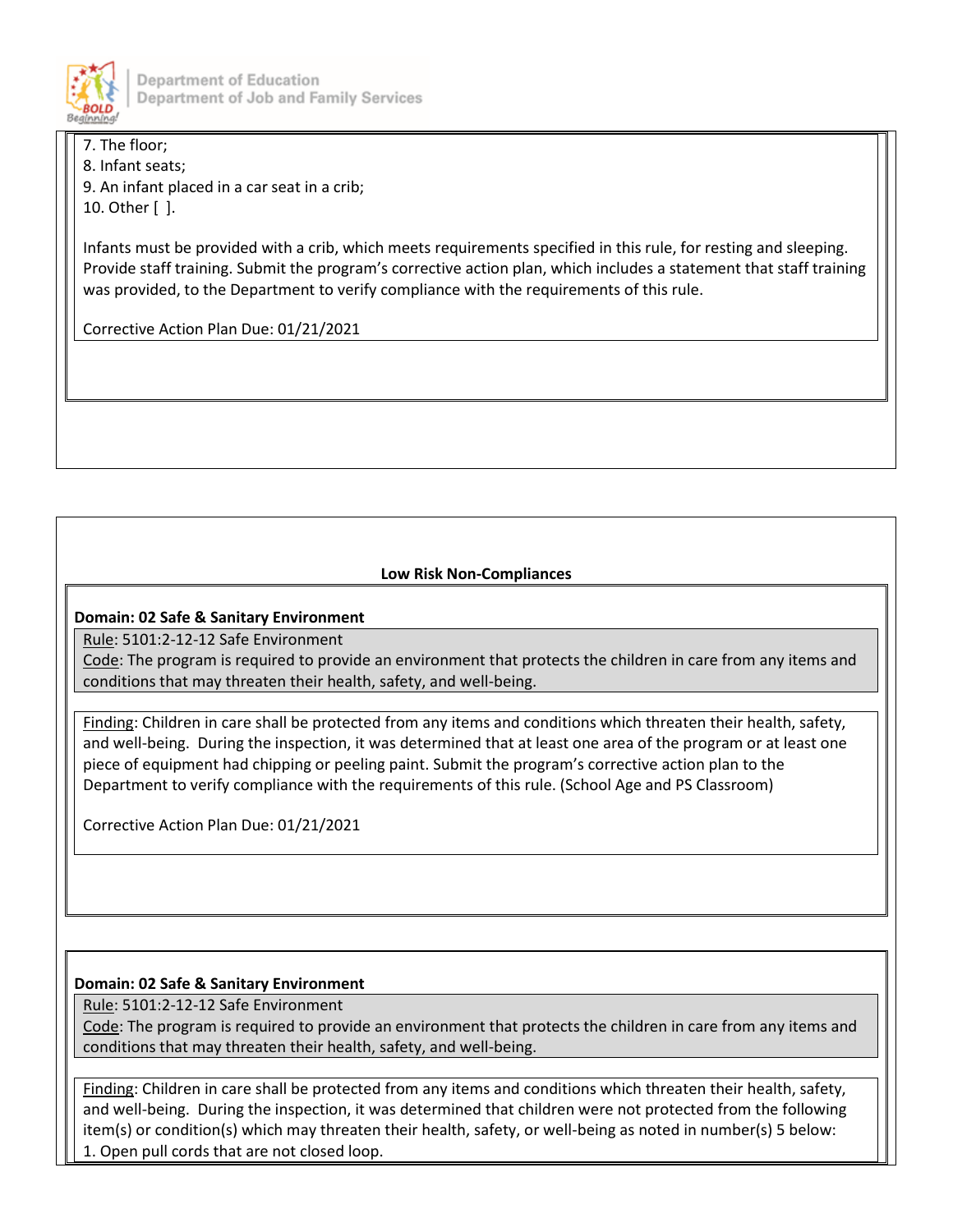

Department of Education Department of Job and Family Services

2. Telephone cords.

- 3. Electrical/extension cords attached to an object that would not likely result in a severe injury if pulled.
- 4. Stacked chairs.
- 5. Employee(s) purse(s). (Preschool. Purse in open cabinet on low shelf.)
- 6. Diaper bags.
- 7. Television not securely anchored.
- 8. Small or lightweight pieces of shelving units are not securely anchored to the wall.
- 9. Smoke detector needing batteries replaced.
- 10. Staff member stepped over a barrier/gate while holding a child.
- 11. Emergency exits were blocked by the following classroom furniture: [ ].

12. Other [ ].

Provide staff training. Submit the program's corrective action plan, which includes a statement that training was provided, to the Department to verify compliance with the requirements of this rule.

Corrective Action Plan Due: 01/21/2021

### **Domain: 05 Health & Safety**

Rule: 5101:2-12-16 Emergency Drills

Code: The program is required to complete fire drills, weather drills, and emergency/lockdown drills appropriately.

Finding: During the inspection, it was determined that the required drills were not completed for item number(s) 1,2,3 below:

1. Monthly fire drills;

- 2. Monthly weather emergency drills (March through September);
- 3. Quarterly emergency/lockdown drills.

Submit the program's corrective action plan to the Department to verify compliance with the requirements of this rule.

Corrective Action Plan Due: 01/21/2021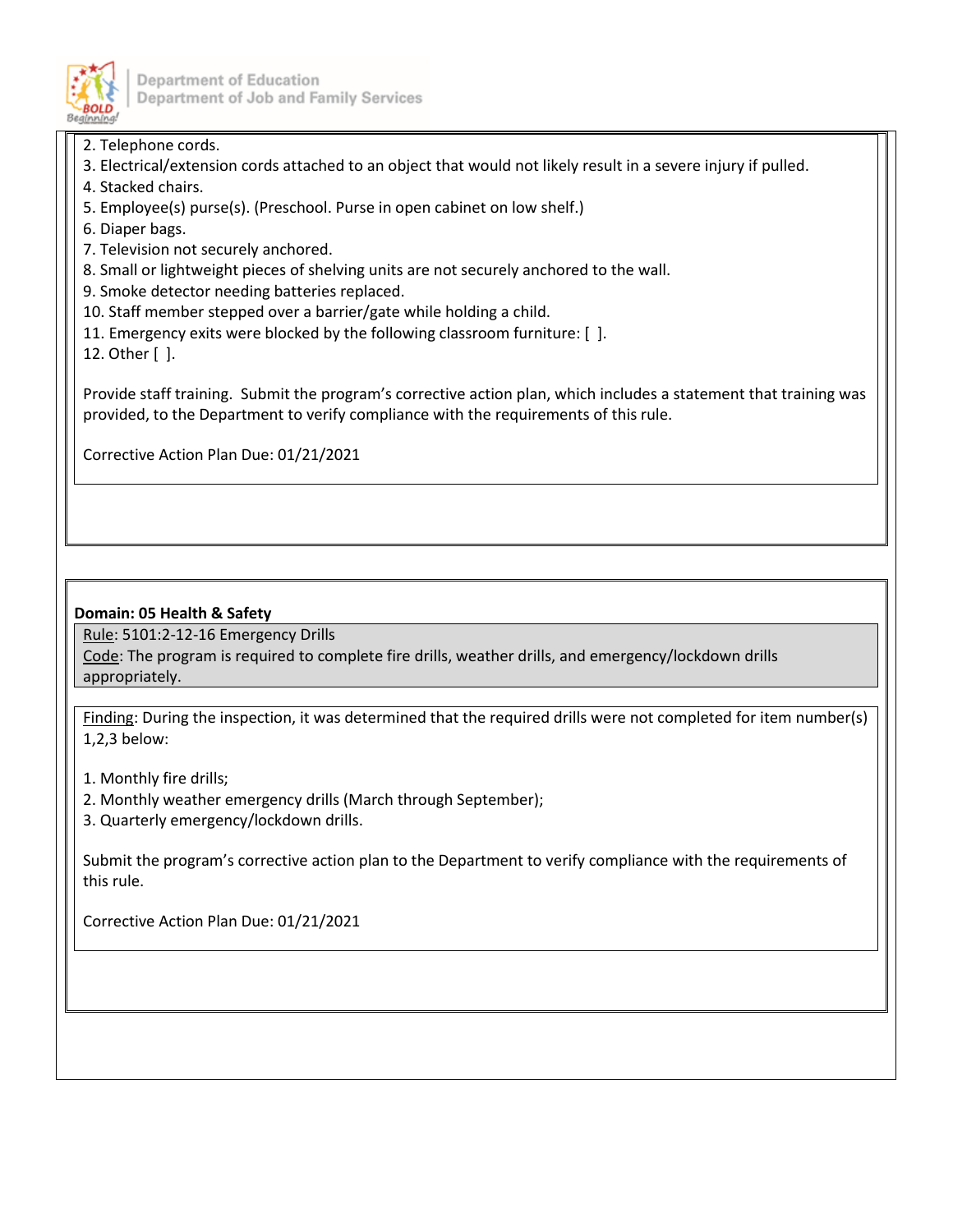

## **Rules In-Compliance/Not Verified**

| Rule                                   | <b>Status</b> | Documenting Statement(s), If applicable                               |
|----------------------------------------|---------------|-----------------------------------------------------------------------|
| 5101:2-12-22 Meal and Snack            | Compliant     |                                                                       |
| Requirements                           |               |                                                                       |
|                                        |               |                                                                       |
| Rule                                   | <b>Status</b> | Documenting Statement(s), If applicable                               |
| 5101:2-12-13 Handwashing               | Compliant     |                                                                       |
| Requirements                           |               |                                                                       |
|                                        |               |                                                                       |
| Rule                                   | <b>Status</b> | Documenting Statement(s), If applicable                               |
| Rule: 5101:2-12-04 Fire Approval       | Compliant     | Documenting Statement: Please Note: An                                |
|                                        |               | annual fire inspection approval must be                               |
|                                        |               | secured for the program. Secure a new<br>approval by 9/28/21.         |
|                                        |               |                                                                       |
|                                        |               |                                                                       |
| Rule                                   | <b>Status</b> | Documenting Statement(s), If applicable                               |
| Rule: 5101:2-12-16 Management of       | Compliant     | Documenting Statement: The JFS 08087                                  |
| Communicable Disease                   |               | "Communicable Disease Chart" was                                      |
|                                        |               | posted and was readily available to staff                             |
|                                        |               | and parents.                                                          |
|                                        |               |                                                                       |
|                                        |               |                                                                       |
| Rule                                   | <b>Status</b> | Documenting Statement(s), If applicable                               |
| Rule: 5101:2-12-13 Smoke Free          | Compliant     | Documenting Statement: A notice was                                   |
| Environment                            |               | observed posted stating that smoking is<br>prohibited at the program. |
|                                        |               |                                                                       |
|                                        |               |                                                                       |
| Rule                                   | <b>Status</b> | Documenting Statement(s), If applicable                               |
| 5101:2-12-07 Administrator             | Compliant     |                                                                       |
| Qualifications                         |               |                                                                       |
|                                        |               |                                                                       |
| Rule                                   | <b>Status</b> | Documenting Statement(s), If applicable                               |
| Rule: 5101:2-12-08 Child Care Staff    | Compliant     | Documenting Statement: All Child Care                                 |
| <b>Member Educational Requirements</b> |               | Staff Members had verification of                                     |
|                                        |               | educational requirements on file at the                               |
|                                        |               | program.                                                              |
|                                        |               |                                                                       |
| Rule                                   | <b>Status</b> | Documenting Statement(s), If applicable                               |
| 5101:2-12-14 Transportation - Driver   | Compliant     |                                                                       |
| Requirements                           |               |                                                                       |
|                                        |               |                                                                       |
| Rule                                   | <b>Status</b> | Documenting Statement(s), If applicable                               |
| 5101:2-12-08 Medical Statement         | Compliant     |                                                                       |
|                                        |               |                                                                       |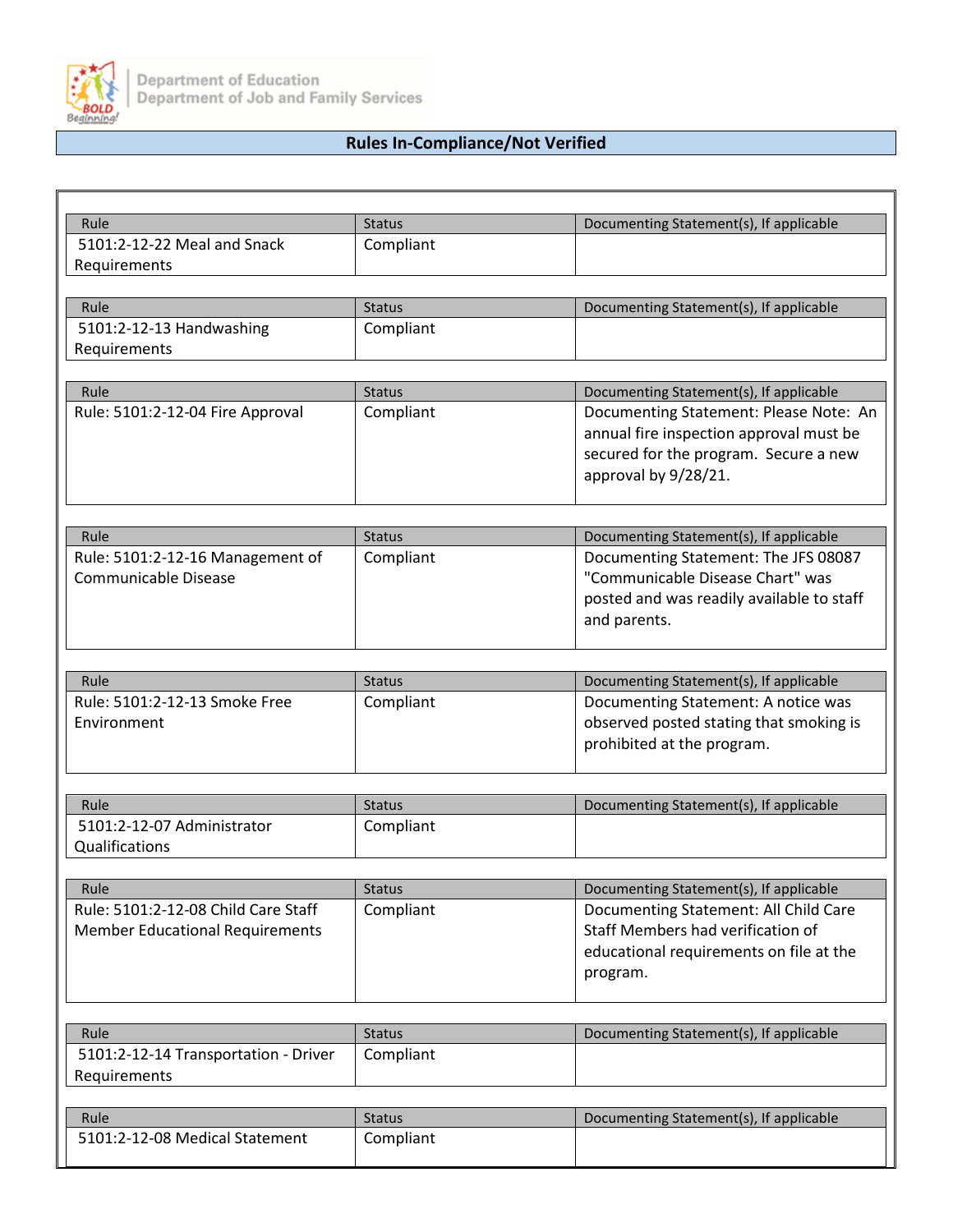

| Rule                                       | <b>Status</b>              | Documenting Statement(s), If applicable   |
|--------------------------------------------|----------------------------|-------------------------------------------|
| 5101:2-12-16 Written Disaster Plan         | Compliant                  |                                           |
|                                            |                            |                                           |
|                                            |                            |                                           |
| Rule<br>5101:2-12-24 Swimming and Water    | <b>Status</b><br>Compliant | Documenting Statement(s), If applicable   |
| <b>Safety Requirements</b>                 |                            |                                           |
|                                            |                            |                                           |
| Rule                                       | <b>Status</b>              | Documenting Statement(s), If applicable   |
| Rule: 5101:2-12-04 Food License            | Compliant                  | Documenting Statement: The food service   |
|                                            |                            | license was observed posted. Following is |
|                                            |                            | the audit number and date of expiration:  |
|                                            |                            | NFRY-9C362Q exp 3/1/21.                   |
|                                            |                            |                                           |
| Rule                                       | <b>Status</b>              | Documenting Statement(s), If applicable   |
| 5101:2-12-13 Sanitary Equipment and        | Compliant                  |                                           |
| Environment                                |                            |                                           |
|                                            |                            |                                           |
| Rule                                       | <b>Status</b>              | Documenting Statement(s), If applicable   |
| 5101:2-12-19 Child Guidance                | Compliant                  |                                           |
|                                            |                            |                                           |
|                                            |                            |                                           |
| Rule                                       | <b>Status</b>              | Documenting Statement(s), If applicable   |
| 5101:2-12-22 Fluid Milk Requirements       | Compliant                  |                                           |
|                                            |                            |                                           |
| Rule                                       | <b>Status</b>              | Documenting Statement(s), If applicable   |
| 5101:2-12-16 First Aid/Standard            | Compliant                  |                                           |
| Precautions                                |                            |                                           |
|                                            |                            |                                           |
| Rule                                       | <b>Status</b>              | Documenting Statement(s), If applicable   |
| 5101:2-12-11 Outdoor Play Fall Zones       | Compliant                  |                                           |
|                                            |                            |                                           |
| Rule                                       | <b>Status</b>              | Documenting Statement(s), If applicable   |
| 5101:2-12-18 License Capacity              | Compliant                  |                                           |
|                                            |                            |                                           |
|                                            |                            |                                           |
| Rule                                       | <b>Status</b>              | Documenting Statement(s), If applicable   |
| 5101:2-12-22 Safe Food<br>Handling/Storage | Compliant                  |                                           |
|                                            |                            |                                           |
| Rule                                       | <b>Status</b>              | Documenting Statement(s), If applicable   |
| 5101:2-12-07 Written Program               | Compliant                  |                                           |
| <b>Policies and Procedures</b>             |                            |                                           |
|                                            |                            |                                           |
| Rule                                       | <b>Status</b>              | Documenting Statement(s), If applicable   |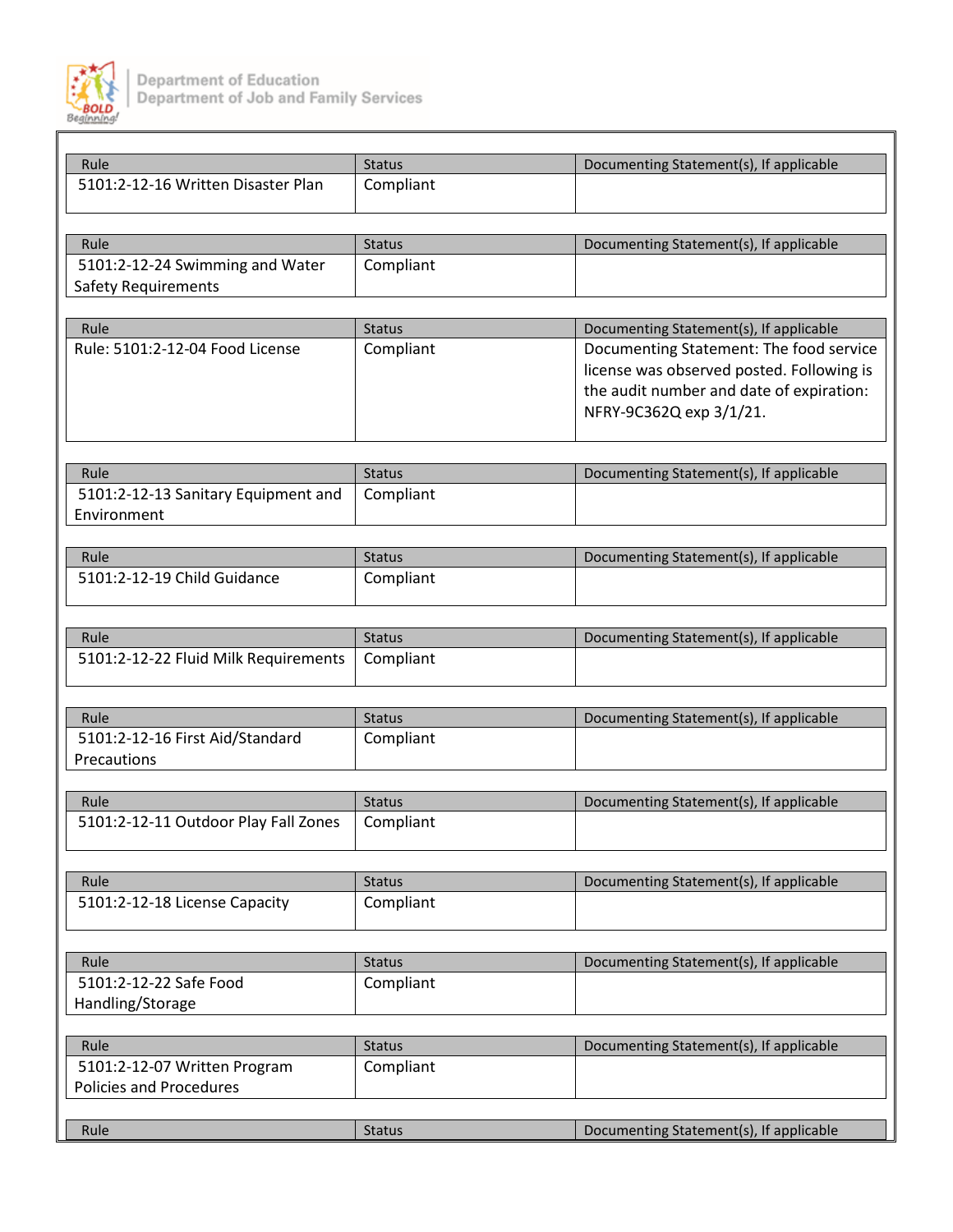

| 5101:2-12-11 Indoor Space             | Compliant     |                                           |
|---------------------------------------|---------------|-------------------------------------------|
| Requirements                          |               |                                           |
|                                       |               |                                           |
| Rule                                  | <b>Status</b> | Documenting Statement(s), If applicable   |
| 5101:2-12-17 Materials and            | Compliant     |                                           |
| Equipment                             |               |                                           |
|                                       |               |                                           |
| Rule                                  | <b>Status</b> | Documenting Statement(s), If applicable   |
| 5101:2-12-11 Outdoor Play Equipment   | Compliant     |                                           |
|                                       |               |                                           |
|                                       |               |                                           |
| Rule                                  | <b>Status</b> | Documenting Statement(s), If applicable   |
| Rule: 5101:2-12-17 Daily Outdoor Play | Compliant     | Documenting Statement: Outdoor play       |
|                                       |               | was observed for the School Age group(s). |
|                                       |               |                                           |
|                                       |               |                                           |
| Rule                                  | <b>Status</b> | Documenting Statement(s), If applicable   |
| 5101:2-12-04 Building Approval        | Compliant     |                                           |
|                                       |               |                                           |
|                                       |               |                                           |
| Rule                                  | <b>Status</b> | Documenting Statement(s), If applicable   |
| 5101:2-12-02 License Posted           | Compliant     |                                           |
|                                       |               |                                           |
|                                       |               |                                           |
| Rule                                  | <b>Status</b> | Documenting Statement(s), If applicable   |
| Rule: 5101:2-12-11 Outdoor Space      | Compliant     | Documenting Statement: The quarterly      |
| Requirements                          |               | playground inspection(s) [was/were]       |
|                                       |               | completed and documented, as required.    |
|                                       |               | The most recent inspection report form    |
|                                       |               | was dated 12/16/20.                       |
|                                       |               |                                           |
|                                       |               |                                           |
| Rule                                  | <b>Status</b> | Documenting Statement(s), If applicable   |
| 5101:2-12-19 Supervision              | Compliant     |                                           |
|                                       |               |                                           |
| Rule                                  | <b>Status</b> | Documenting Statement(s), If applicable   |
| 5101:2-12-02 Current Information      | Compliant     |                                           |
|                                       |               |                                           |
|                                       |               |                                           |
| Rule                                  | <b>Status</b> | Documenting Statement(s), If applicable   |
| 5101:2-12-23 Infant Bottle and Food   | Compliant     |                                           |
| Preparation                           |               |                                           |
|                                       |               |                                           |
| Rule                                  | <b>Status</b> | Documenting Statement(s), If applicable   |
|                                       |               | Documenting Statement: Daily schedules    |
| Rule: 5101:2-12-17 Daily Schedule     | Compliant     | were observed posted.                     |
|                                       |               |                                           |
|                                       |               |                                           |
| Rule                                  | <b>Status</b> |                                           |
|                                       |               | Documenting Statement(s), If applicable   |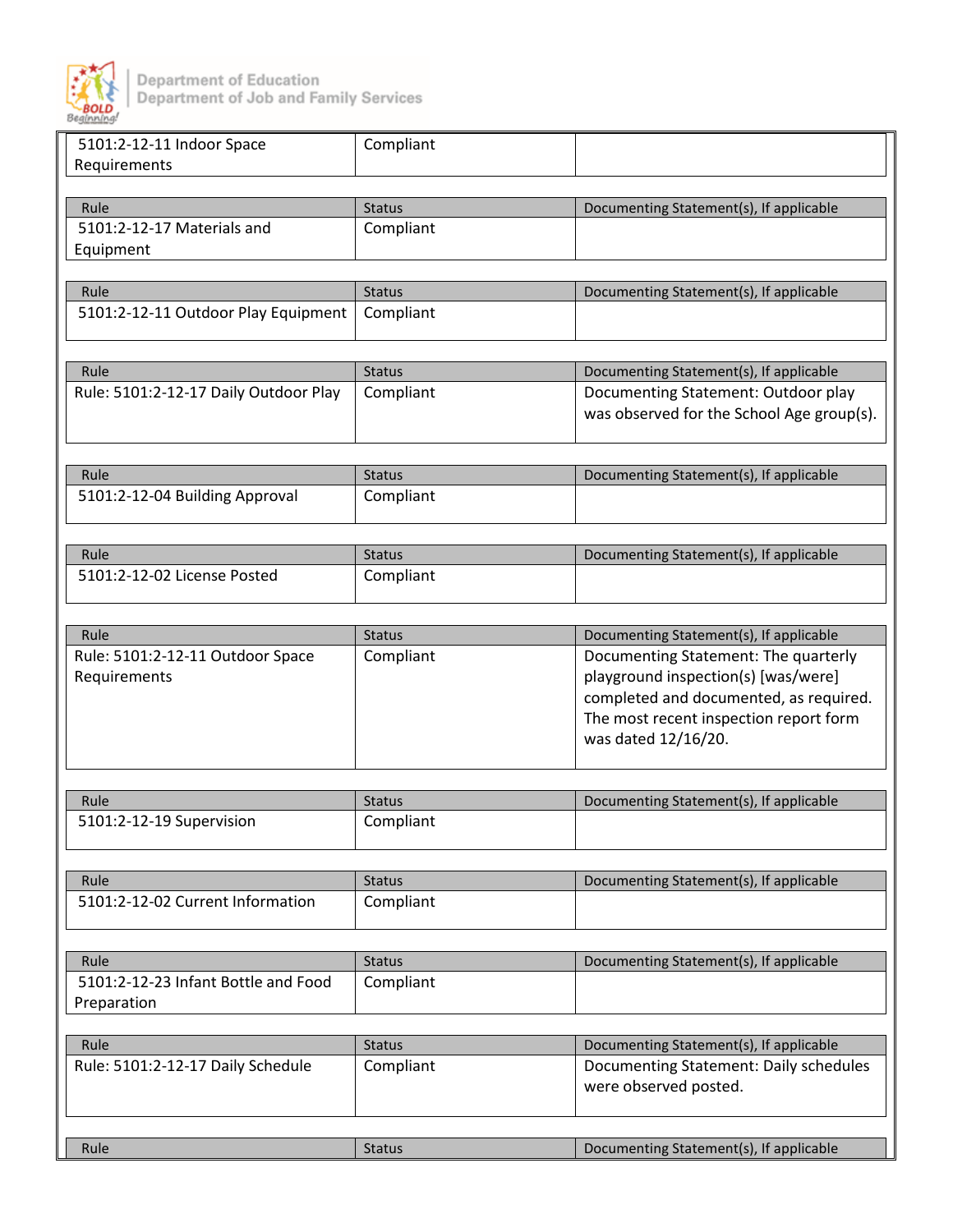

| Rule: 5101:2-12-20 Cots and Napping                               | Compliant     | Documenting Statement: Cots/mats were<br>assigned individually by a child's name. |
|-------------------------------------------------------------------|---------------|-----------------------------------------------------------------------------------|
| Rule                                                              | <b>Status</b> | Documenting Statement(s), If applicable                                           |
| 5101:2-12-23 Infant Daily Care                                    | Compliant     |                                                                                   |
|                                                                   |               |                                                                                   |
|                                                                   |               |                                                                                   |
| Rule                                                              | <b>Status</b> | Documenting Statement(s), If applicable                                           |
| Rule: 5101:2-12-15 Child Medical and<br><b>Enrollment Records</b> | Compliant     | Documenting Statement: In review of<br>25% of the records, at the time of the     |
|                                                                   |               | inspection, children's medical statements                                         |
|                                                                   |               | were complete and on file, as required by                                         |
|                                                                   |               | the rule.                                                                         |
|                                                                   |               |                                                                                   |
| Rule                                                              | <b>Status</b> | Documenting Statement(s), If applicable                                           |
| 5101:2-12-12 Safe Equipment                                       | Compliant     |                                                                                   |
|                                                                   |               |                                                                                   |
| Rule                                                              | <b>Status</b> | Documenting Statement(s), If applicable                                           |
| 5101:2-12-15 Medical/Physical Care                                | Compliant     |                                                                                   |
| Plans                                                             |               |                                                                                   |
|                                                                   |               |                                                                                   |
| Rule                                                              | <b>Status</b> | Documenting Statement(s), If applicable                                           |
| 5101:2-12-11 Separation of Children<br>Under 2 1/2 Years          | Compliant     |                                                                                   |
|                                                                   |               |                                                                                   |
| Rule                                                              | <b>Status</b> | Documenting Statement(s), If applicable                                           |
| 5101:2-12-08 Orientation and Staff                                | Compliant     |                                                                                   |
| Records                                                           |               |                                                                                   |
| Rule                                                              | <b>Status</b> | Documenting Statement(s), If applicable                                           |
| 5101:2-12-10 Health Training                                      | Compliant     |                                                                                   |
| Requirements                                                      |               |                                                                                   |
|                                                                   |               |                                                                                   |
| Rule                                                              | <b>Status</b> | Documenting Statement(s), If applicable                                           |
| 5101:2-12-10 Professional                                         | Not Verified  |                                                                                   |
| <b>Development Requirements</b>                                   |               |                                                                                   |
| Rule                                                              | <b>Status</b> | Documenting Statement(s), If applicable                                           |
| 5101:2-12-14 Transportation - Vehicle                             | Compliant     |                                                                                   |
| Requirements                                                      |               |                                                                                   |
|                                                                   |               |                                                                                   |
| Rule                                                              | <b>Status</b> | Documenting Statement(s), If applicable                                           |
| 5101:2-12-14 Transportation and Field<br><b>Trip Procedures</b>   | Compliant     |                                                                                   |
|                                                                   |               |                                                                                   |
| Rule                                                              | <b>Status</b> | Documenting Statement(s), If applicable                                           |
|                                                                   |               |                                                                                   |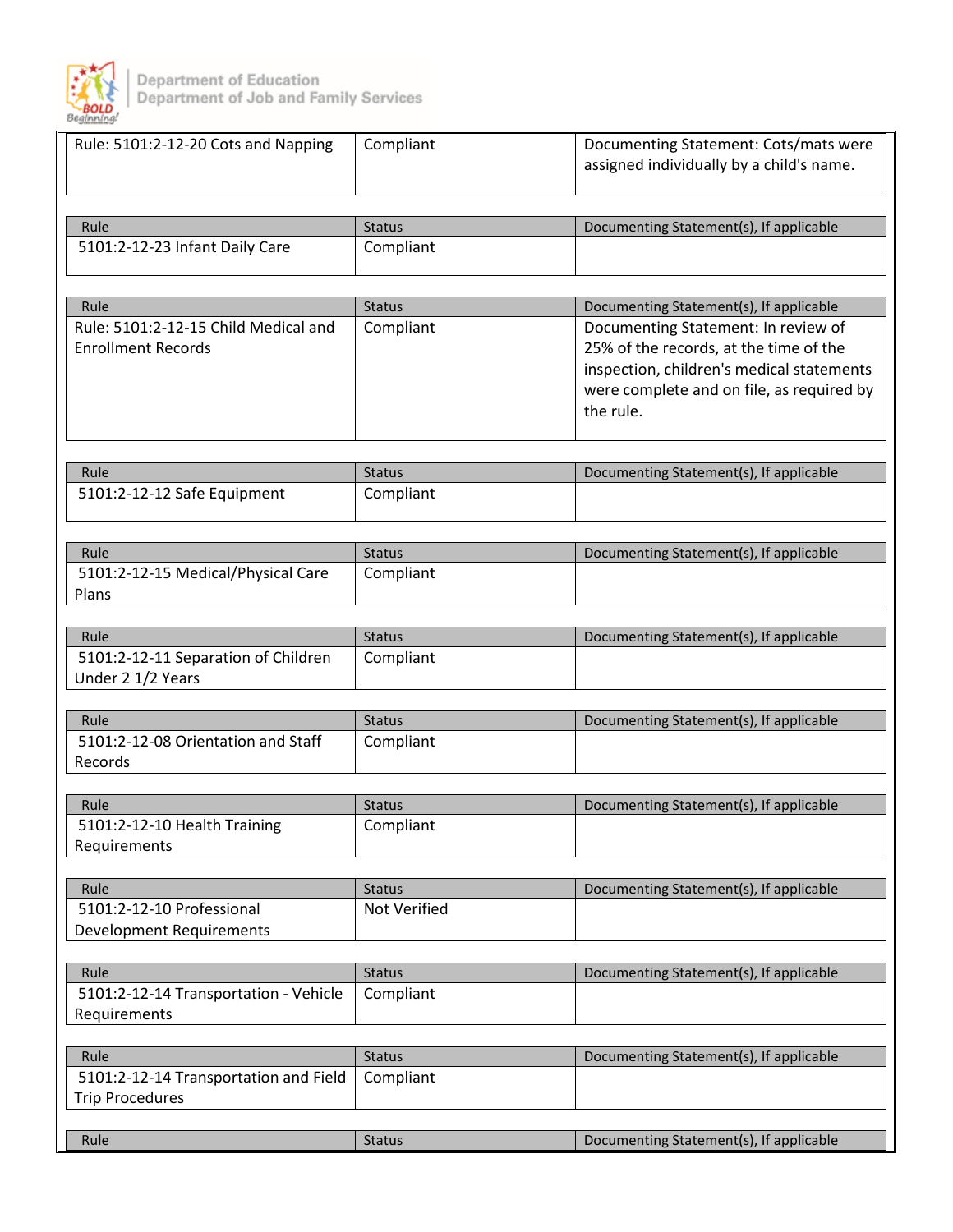

| 5101:2-12-16 Incident/Injury         | Compliant     |                                         |
|--------------------------------------|---------------|-----------------------------------------|
| Reporting                            |               |                                         |
|                                      |               |                                         |
| Rule                                 | <b>Status</b> | Documenting Statement(s), If applicable |
| Rule: 5101:2-12-16 Medical, Dental,  | Compliant     | Documenting Statement: On the day of    |
| and General Emergency Plan           |               | the inspection, the complete prescribed |
|                                      |               | JFS 01242 "Medical, Dental, and General |
|                                      |               | Emergency Plan For Child Care" were     |
|                                      |               | posted in the program as required.      |
|                                      |               |                                         |
|                                      |               |                                         |
| Rule                                 | <b>Status</b> | Documenting Statement(s), If applicable |
| 5101:2-12-18 Attendance Records      | Compliant     |                                         |
|                                      |               |                                         |
| Rule                                 | <b>Status</b> | Documenting Statement(s), If applicable |
| 5101:2-12-18 Group Size              | Compliant     |                                         |
|                                      |               |                                         |
|                                      |               |                                         |
| Rule                                 | <b>Status</b> | Documenting Statement(s), If applicable |
| 5101:2-12-18 Ratio                   | Compliant     |                                         |
|                                      |               |                                         |
|                                      |               |                                         |
| Rule                                 | <b>Status</b> | Documenting Statement(s), If applicable |
| 5101:2-12-23 Diapering and Toilet    | Compliant     |                                         |
| <b>Training</b>                      |               |                                         |
|                                      |               |                                         |
| Rule<br>5101:2-12-25 Medication      | <b>Status</b> | Documenting Statement(s), If applicable |
| Administration and Food Supplements  | Compliant     |                                         |
|                                      |               |                                         |
| Rule                                 | <b>Status</b> | Documenting Statement(s), If applicable |
| Rule: 5101:2-12-09 Background Check  | Compliant     | Documenting Statement: During the       |
| Requirements                         |               | inspection, the required documentation  |
|                                      |               | regarding background checks was on file |
|                                      |               | for all employees listed.               |
|                                      |               |                                         |
|                                      |               |                                         |
| Rule                                 | <b>Status</b> | Documenting Statement(s), If applicable |
| 5101:2-12-03 Inspection              | Compliant     |                                         |
| Requirements                         |               |                                         |
|                                      |               |                                         |
| Rule                                 | <b>Status</b> | Documenting Statement(s), If applicable |
| 5101:2-12-07 Administrator           | Compliant     |                                         |
| Responsibilities/Requirements        |               |                                         |
|                                      |               |                                         |
| Rule                                 | <b>Status</b> | Documenting Statement(s), If applicable |
| 5101:2-12-02.2 Transitional Pandemic | Compliant     |                                         |
| Requirements                         |               |                                         |